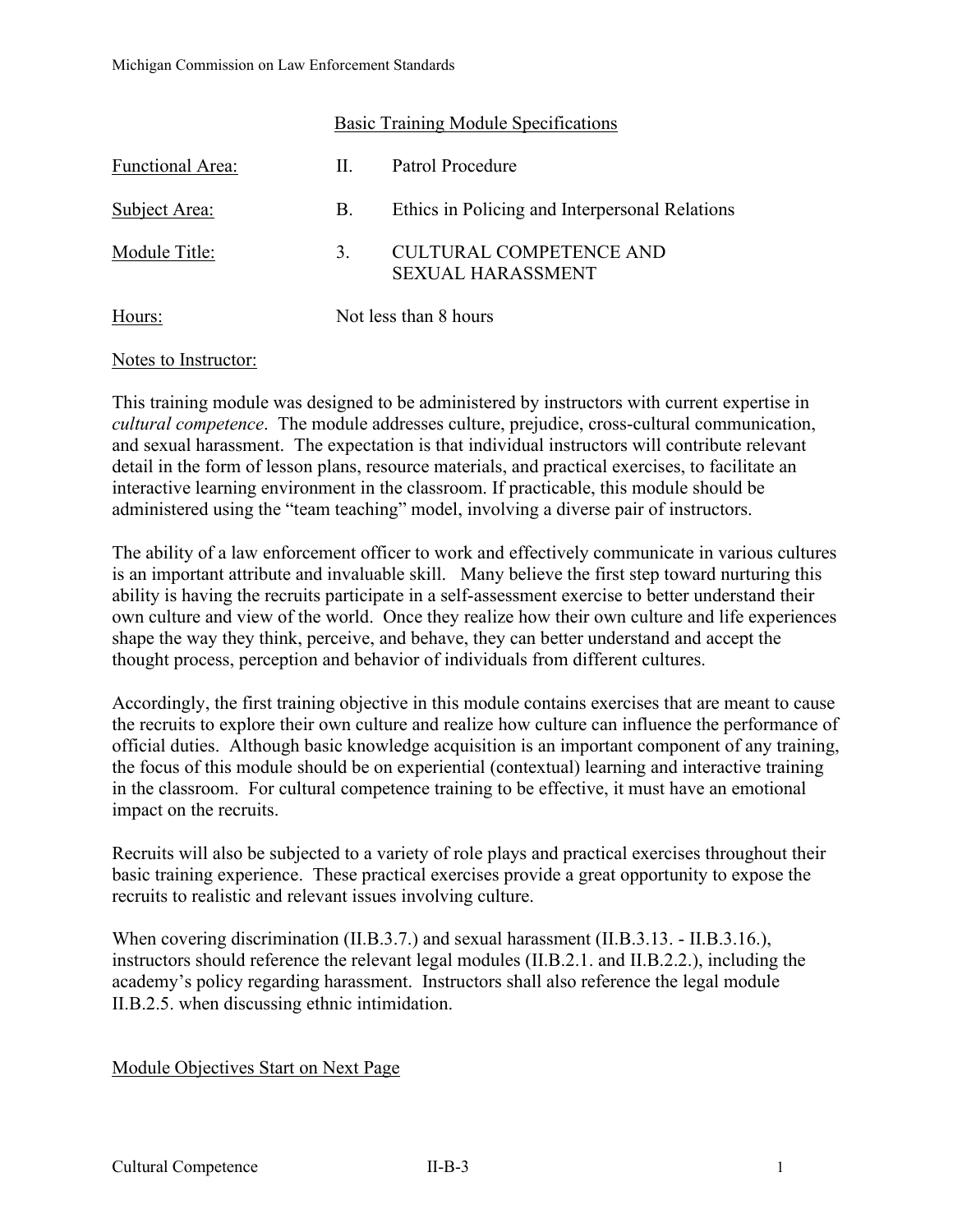## II.B.3.1. Participate in Facilitated Discussions Regarding Culture

- a. Using an interactive classroom exercise that causes each recruit to explore and assess their own culture, actively participates in a facilitated discussion on culture, including:
	- (1) the officer's own culture and views of the world;
	- (2) the culture and world views of others (e.g., other recruits, groups in the officer's policing area, employing LE agency personnel, etc.);
	- (3) how culture may affect behavior and perception; and
	- (4) culture-based behavior that may complicate or impede the normal law enforcement steps of resolving the situation (e.g., touching and personal space issues, eye contact, male officer addressing a female citizen directly, etc.).
- b. Using a table-top scenario or a video clip that depicts a law enforcement officer's response to an incident involving individuals from a different culture, actively participates in a facilitated discussion of the incident by evaluating the officer's ability to:
	- (1) recognize different cultures;
	- (2) identify the cultural issues involved in the incident;
	- (3) perform official duties in an unbiased manner;
	- (4) effectively communicate with individuals from different cultures;
	- (5) recognize how culture may affect subject, witness, and officer behavior and perception; and
	- (6) differentiate suspicious behavior from behavior likely attributed to culture.

#### Notes to Instructor

Participating in these discussions first will help provide the foundation upon which the recruits can build on as the remaining objectives are taught. For paragraph "a," instructors shall cause the recruits to individually explore and assess their own culture and view of the world by facilitating the "Who am I?" classroom exercise (refer to Handout #1 in Facilitator Guide).

For paragraph "b," instructors shall generate a group discussion with the recruits by debriefing a law enforcement scenario involving cultural issues. Ask questions like "why is culture an issue in this scenario," "who benefits from officers being able to effectively communicate across cultures," "is officer safety compromised by differences in culture," and "how culture affects the behavior of the officer, subject, and witnesses."

Understandably, the recruits will not have all the answers to the instructors' questions but will nevertheless be able to identify some of the key issues and make valuable contributions to the discussions. The intent is for the instructors, through meaningful class discussions, to pique the recruits' interests on this topic, and provide meaning and context for the objectives that follow.

Additionally, it is generally accepted that adult learners pay more attention to classroom topics and training materials when they clearly understand the personal benefit associated with the new information. This seems to be especially true for law enforcement personnel, including recruits.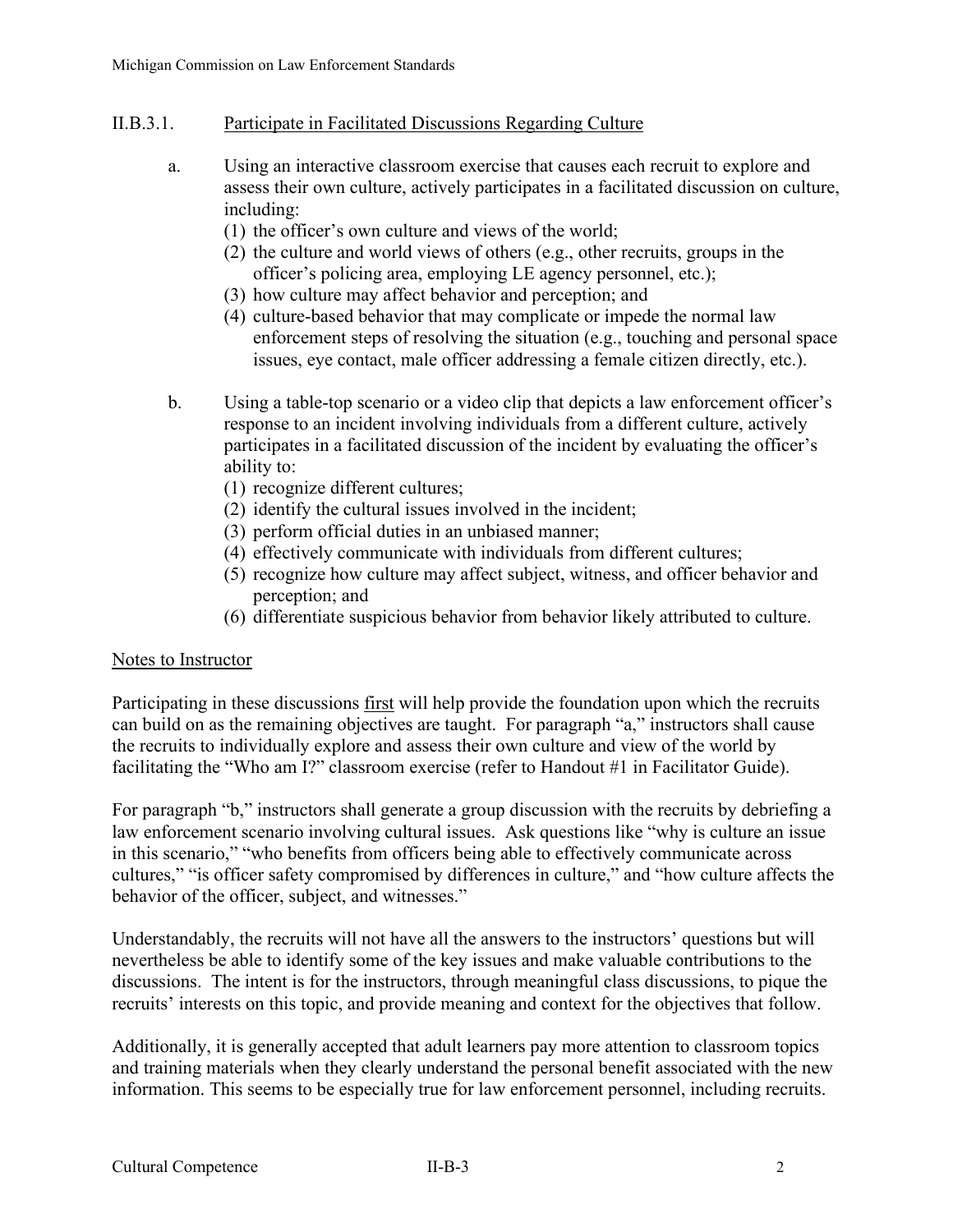## II.B.3.2. Demonstrate an Understanding of the Basic Nature of Culture.

- a. Realizes that culture is:
	- (1) an external or conscious part that includes:
		- (a) customs, clothing,
		- (b) language, food,
		- (c) rituals, behaviors, etc.;
		- (2) an internal or unconscious part that includes:
			- (a) beliefs,
			- (b) thought patterns,
			- (c) core values,
			- (d) shared views acting as the major determinate of behavior;
		- (3) a coping system that makes life easier by:
			- (a) organizing the world into meaningful/manageable parts;
			- (b) defining appropriate behavior;
			- (c) establishing a "social comfort zone";
			- (d) providing common ground that allows for effective communication;
			- (e) providing survival skills to manage difficult situations and reduce stress; and
	- (4) an issue of pride.
- b. Defines culture as the totality of socially shared and transmitted values, behavior patterns, traditions, arts, religious beliefs, customs, dress, institutions, history, folklore, and all other products of human behavior and thought characteristics of a particular community or population.
- c. Understands that law enforcement officers are members of a sub-culture within society that:
	- (1) shares in the overall culture of the society;
	- (2) holds distinctive characteristics that may be separate from society; and
	- (3) involves shared values (including, but are not limited to):
		- (a) officer safety and loyalty to each other;
		- (b) courage, integrity, and honesty;
		- (c) ingrained suspicion of others;
		- (d) unique sense of humor; and
		- (e) decisiveness or a "take charge" mentality.
- d. Considers how the "police culture" may negatively affect community relations if it involves:
	- (1) cultural preference and low tolerance for diversity;
	- (2) ethnocentrism,
	- (3) stereotyping and prejudice;
	- (4) racism;
	- (5) xenophobia; and
	- (6) a defensive posture or attitude and the "us versus them" mentality.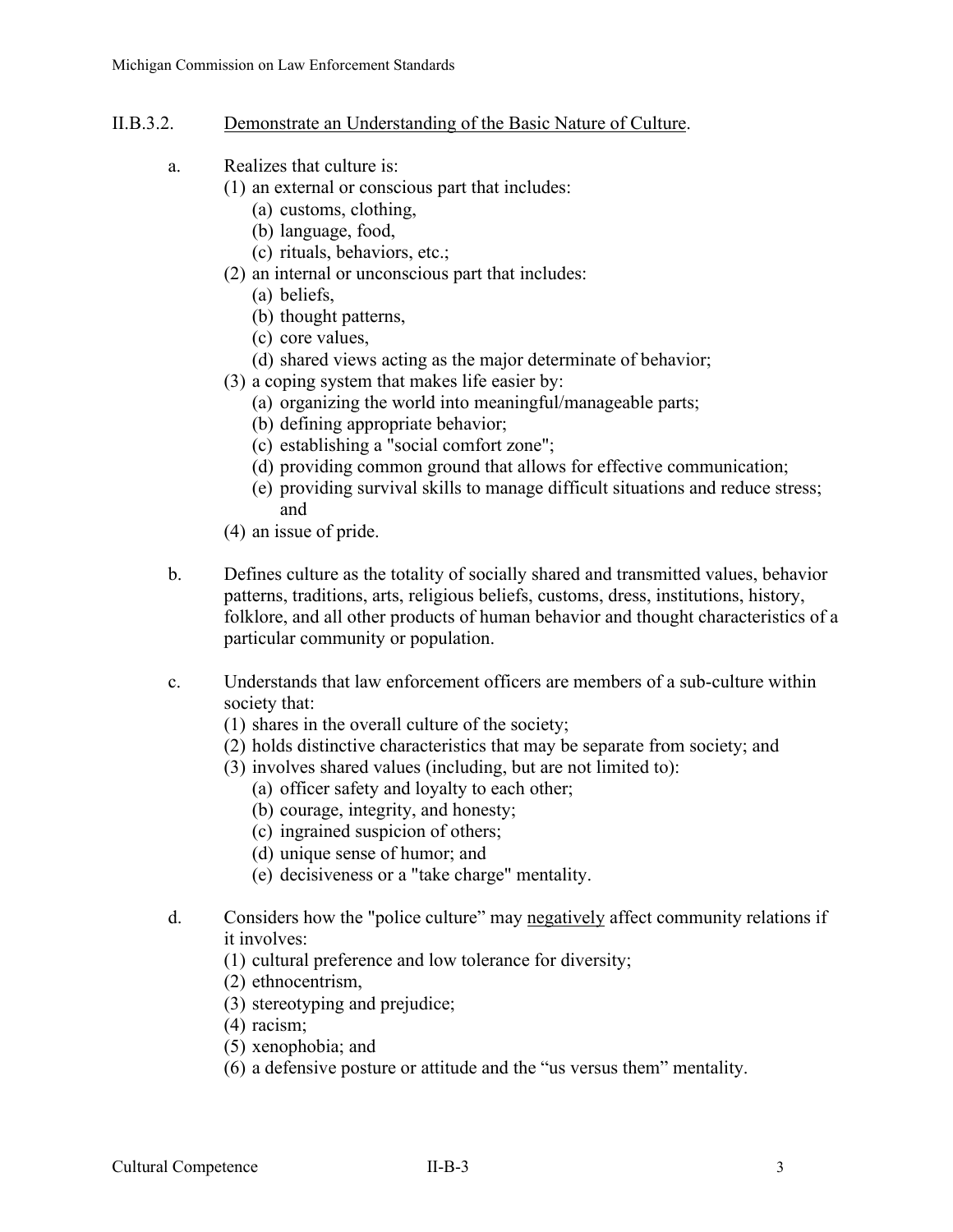### Notes to Instructor:

For II.B.3.2 (a), instructors should facilitate a classroom discussion about culture. This discussion could involve participation from members of the community groups who can relate personal experiences regarding cultural issues and interactions with law enforcement in the relevant policing area. For paragraphs "b" and "c," instructors should facilitate a classroom discussion highlighting the positive and negative aspects of the police culture. This discussion could involve participation from veteran officers from local law enforcement agencies who can relate personal experiences regarding cultural issues involved in law enforcement. These experienced officers could also illustrate how working as a law enforcement officer can affect perception and judgment over time.

## II.B.3.3 Demonstrate an Understanding of a Multi-Cultural Society.

- a. Understands that society in the U.S. is a mosaic:
	- (1) which is composed of many different and unique cultures; with
	- (2) each contributing to the total cultural makeup of our society (e.g., our laws, music, art, language, and literature reflect this diversity).
- b. Assesses the demographic patterns in the United States as constantly changing (e.g., between 1992 and 2000 racial groups increased by: White - 5.2%; African American - 14.6%; Hispanic - 38.6%; Asian and others - 40.1%).
- c. Considers the impact of these changing patterns upon law enforcement agencies and officers in terms of the necessity for:
	- (1) the agency's workforce to be representative of the community's cultural makeup, and
	- (2) officers to achieve cultural competence within both the community and law enforcement agency.
- d. Illustrates the demographic patterns and cultures that make up the recruits' living and working environment.

#### Notes to instructor:

For paragraphs "a" and "b," instructors should illustrate the national demographic patterns with up-to-date information. Instructors can assess current data on the official U.S. Census Bureau web site ( [www.census.gov](http://www.census.gov/) ).

Where possible, paragraph "d" is meant to address the specific local groups in the area the officer will likely live and work. If the recruit is a pre-service candidate, then the recruit should consider the demographic patterns and cultures that make up the academy area for this objective. The history behind the cultures might be especially beneficial to the recruits, adding the "why" behind many of the customs and beliefs of the local groups they will encounter on patrol.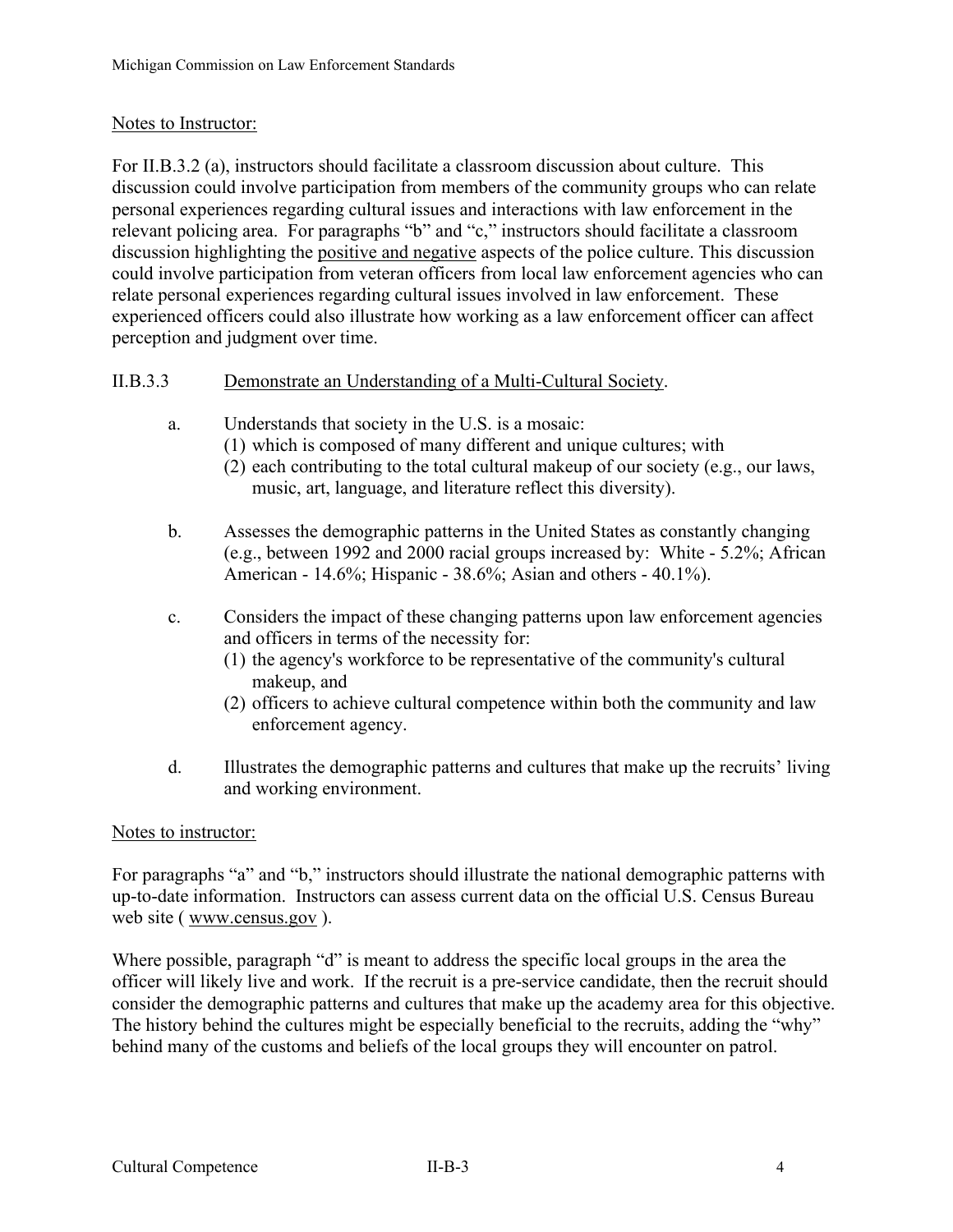- II.B.3.4 Describe the Benefits of Understanding Diverse Cultures That Make Up the Officer's Living and Working Environment.
	- a. Recognizes the personal benefits of cultural competence as helping the officer: (1) be more effective in performing duties;
		- (2) improve interpersonal communication;
		- (3) strengthen relationships within the community;
		- (4) demonstrate professionalism; and
		- (5) enhance officer and citizen safety by creating a safer environment.
	- b. Recognizes the organizational benefits of cultural competence as:
		- (1) creating a professional atmosphere for the department;
		- (2) reducing citizen complaints and enhancing agency reputation;
		- (3) strengthening the department through greater community support;
		- (4) greatly reducing the "us versus them" attitude; and
		- (5) enhancing community policing efforts.

#### II.B.3.5. Demonstrate an Understanding of Stereotyping.

- a. Defines stereotype as a standardized mental picture held by an individual or group:
	- (1) about other individuals and groups who are deemed "different";
	- (2) which is an oversimplified opinion, attitude, or belief;
	- (3) which overlooks individuality; and
	- (4) which assumes members of the group have similar characteristics.
- b. Explains stereotyping behavior as the act of forming an oversimplified positive or negative mental picture which is:
	- (1) uncontested and unchallenged;
	- (2) about things or persons, the individual is categorizing at a given time;
	- (3) accepted as "fact" while the individual may not even be aware the process is going on at the time; and
	- (4) universal (i.e., we all engage in stereotyping).
- c. Identifies sources of stereotypical beliefs as:
	- (1) parents,
	- (2) mass media,
	- (3) educational system,
	- (4) peer groups (e.g., other officers),
	- (5) institutions (e.g., law enforcement agency), and
	- (6) individual experiences with individuals or groups.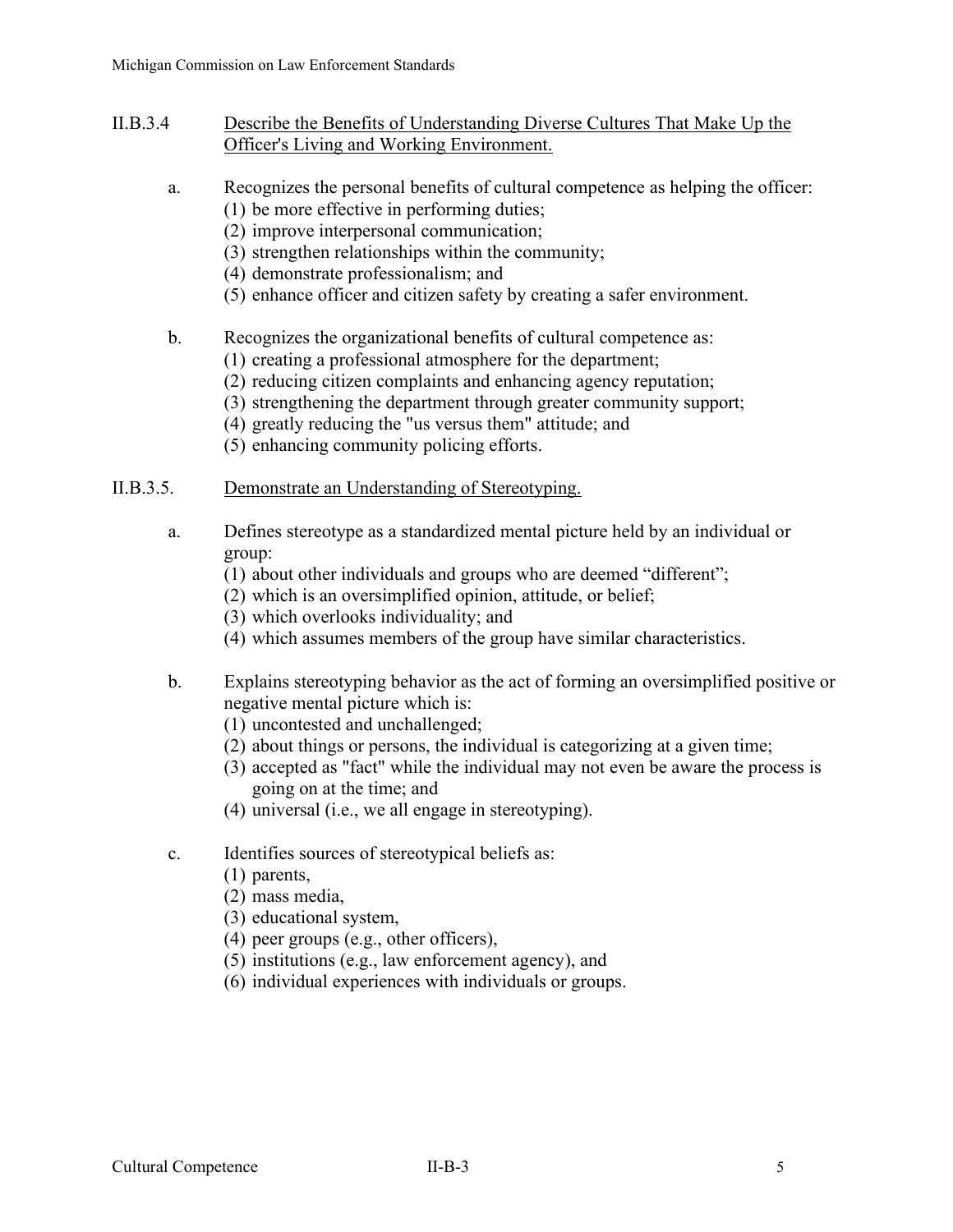- II.B.3.6. Demonstrate an Understanding of the Characteristics of Prejudice.
	- a. Defines prejudice as an opinion or judgment:
		- (1) based upon information supplied through stereotyping;
		- (2) preconceived, and strongly held; and
		- (3) usually adverse, emotionally charged, and highly resistant to change.
	- b. Realizes the impact of prejudice on behavior as:
		- (1) not inherently harmful; but
		- (2) creating harm when acted upon through:
			- (a) difference in treatment;
			- (b) hurtful or demeaning language;
			- (c) physical violence;
			- (d) an infringement on civil liberties; or
			- (e) failure to act when required or appropriate.

#### II.B.3.7. Demonstrate an Understanding of How Prejudice Influences Behavior.

- a. Realizes how prejudices left uncontested and unchallenged may transform into destructive behavior (e.g., discrimination, racism, sexism, ethnicism, etc.).
- b. Describes the characteristics of prejudicial behavior as:
	- (1) an assignment of some type of inferiority to the subject(s);
	- (2) an assignment of superiority given to the owner(s) of the prejudice;
	- (3) often unintentional, and occurring individually or institutionally; and
	- (4) leading to discrimination (e.g., assigning women officers only to juvenile duties).
- c. Recognizes how prejudicial behavior may occur in law enforcement:
	- (1) individual officers may be prejudice and demonstrate discriminatory behavior;
	- (2) the department may create and carry out prejudicial disparity through its policies, procedures, or practices (e.g., racial profiling); or
	- (3) community groups may create pressures to perform in a discriminatory manner.

#### II.B.3.8. Communicates Across Cultures Effectively.

- a. Evaluates the community the officer is working in and distinguishes the various cultures and customs of its people.
- b. Acknowledges that community groups possess cultural traits such as:
	- (1) relationship with nature (e.g., is there a sacred/supernatural kinship to the earth - [Native American] or is there a desire to control nature with science and technology - [Euro American]?);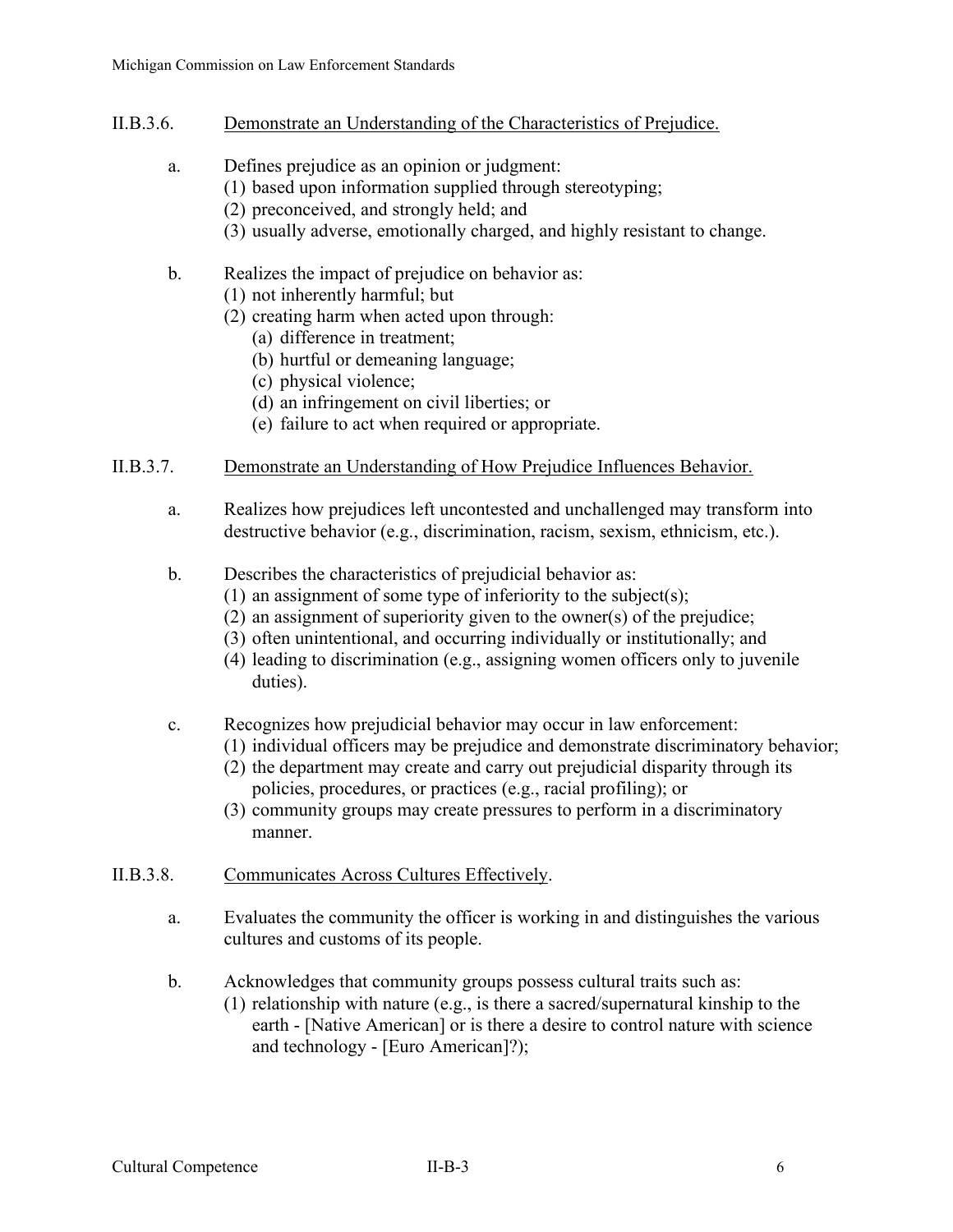- II.B.3.8. Communicates Across Cultures Effectively. (continued)
	- (3) time focus (e.g., focus on connection with heritage and history [African American], or focus on relationships rather than time - [Latino-American]);
	- (4) family (e.g., communal, family oriented, paternalistic [Asian American] or individualistic, self interest - [Euro American]); and
	- (5) non-verbal communication (e.g., direct eye contact, physical distance [Euro American] or deferred eye contact and physical closeness - [Latino American]).
	- c. Realizes that among different groups and cultures there are commonly held values (e.g., safety, security, family, sense of community, etc.).
	- d. Applies the knowledge of group values and traits to effectively communicate by:
		- (1) respecting the values and religious beliefs of the group;
		- (2) listening carefully to what is being communicated;
		- (3) empathizing, not sympathizing (i.e., showing understanding, not showing pity);
		- (4) considering the ethnic and cultural perspective of the individual(s) involved;
		- (5) avoiding stereotyping based on gender, race, or ethnic background;
		- (6) monitoring one's own tone of voice, body language and gestures;
		- (7) recognizing shared values with others;
		- (8) paying appropriate attention to cultural influences during professional interactions;
		- (9) basing decisions or actions on professionally responsible and unbiased criteria;
		- (10) considering the individual's merit in an un-prejudiced manner; and
		- (11) understanding the context in which a communication occurs (e.g., comments made to a friend in private may be inappropriate when made in the presence of others).
	- e. Realizes that effective cross-cultural communication does not require an officer to compromise officer safety or abandon appropriate patrol procedures.

## II.B.3.9. Demonstrate an Understanding of Barriers to Effective Cross-Cultural Communication.

- a. Describes problems officers may encounter during cultural contacts:
	- (1) assumptions that there are sufficient similarities among peoples of the world to make communication easy;
	- (2) differences in language (language barriers);
	- (3) non-verbal misinterpretations (body language, social distances, etc.);
	- (4) preconceptions and stereotypes;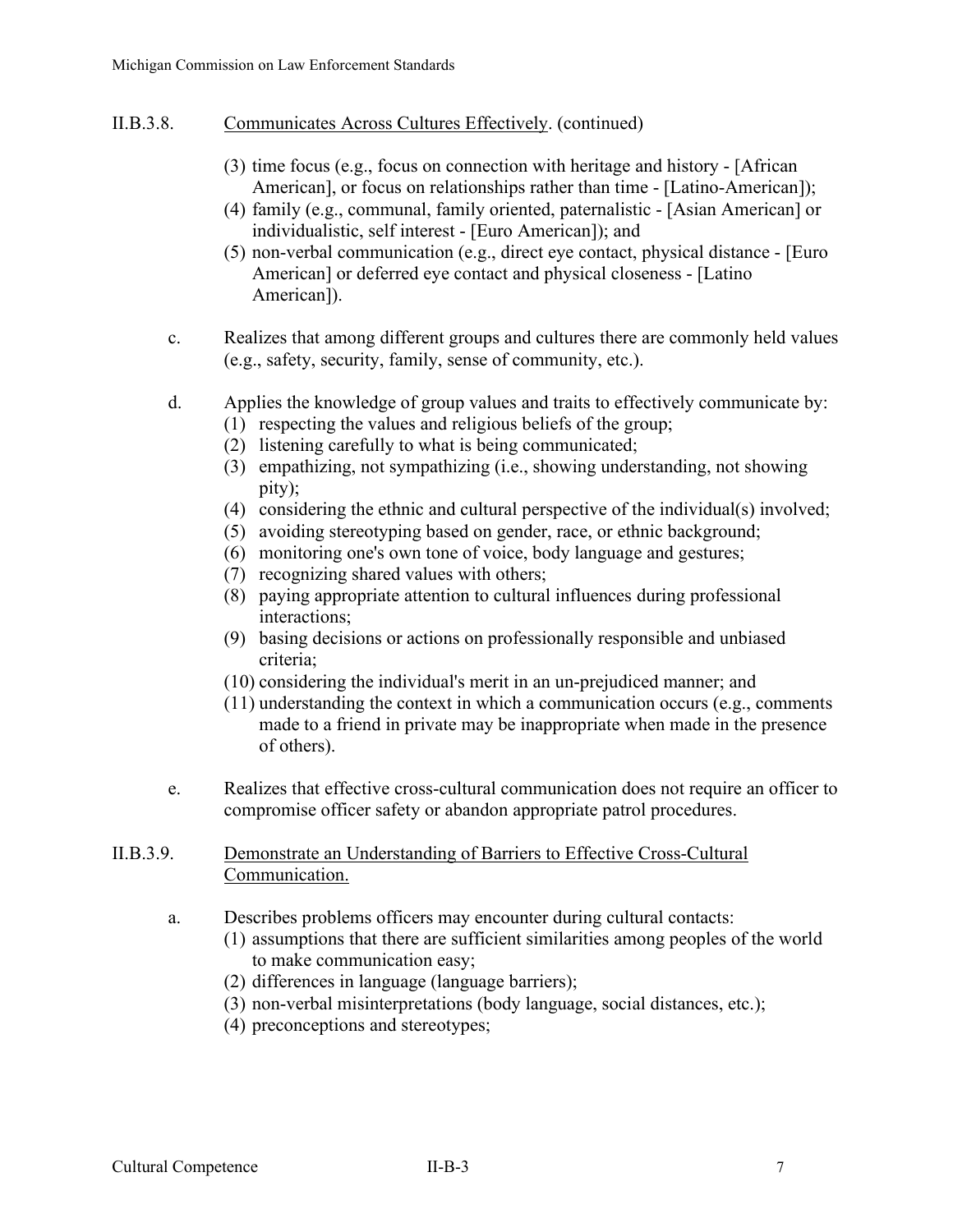#### II.B.3.9. Demonstrate an Understanding of Barriers to Effective Cross-Cultural Communication. (continued)

- (5) a tendency to approve or disapprove the statements or actions of another group based upon one's own value system; and
- (6) anxiety associated with interacting with unfamiliar cultures.
- b. Recognizes officer behaviors that may cause problems in a cross-cultural contact:
	- (1) sarcasm, put-downs, or wise cracks related to judgmental or stereotyping prejudices;
	- (2) demeaning or disrespectful attitude or manner (e.g., facial contortions, disrespectful gestures, etc.);
	- (3) use of slang terms, foul language, or racial epithets/slurs (e.g., "boy", "beaner", "spic", "wop", "red man", "cracker", etc.)
	- (4) mimicking or mockery of an individual's personal and unique differences (e.g., mimicking the accent or responses of a person's speech);
	- (5) use of distancing terms (e.g., "you people," "your kind," etc.)
	- (6) demonstrating fear or hatred of strangers or foreigners (e.g., "so what planet are you from?);
	- (7) use of blaming or scapegoating to make up for a sense of helplessness in communication efforts (e.g., "why can't you speak English like the rest of us?").
	- (8) attempting to copy mannerisms, or using "street talk" in trying to become accepted by the group;
	- (9) unintentional statements that demonstrate the officer lacks cultural competence; and
	- (10) police procedures and protocols that are offensive to certain cultures (e.g., touching to direct or escort, violating personal space, etc.).

## c. Initiates a personal action plan that will assist in lessening one's own prejudices:

- (1) develop networks with people from cultures most frequently encountered;
- (2) find colleagues who have a good understanding of people and discuss interpersonal relations in the community;
- (3) resolve to accept and see the differences in cultures and affirm them as unique and positive;
- (4) review one's own culture and world views with the intent to eliminate any prejudices and stereotypes;
- (5) reassess personal "police culture and values";
- (6) challenge discriminatory remarks, racial or ethnic slurs, and help create an environment that prohibits these actions;
- (7) participate in cultural groups and their festivals, special celebrations, etc.; and
- (8) maintain professionalism in the face of prejudice and racism.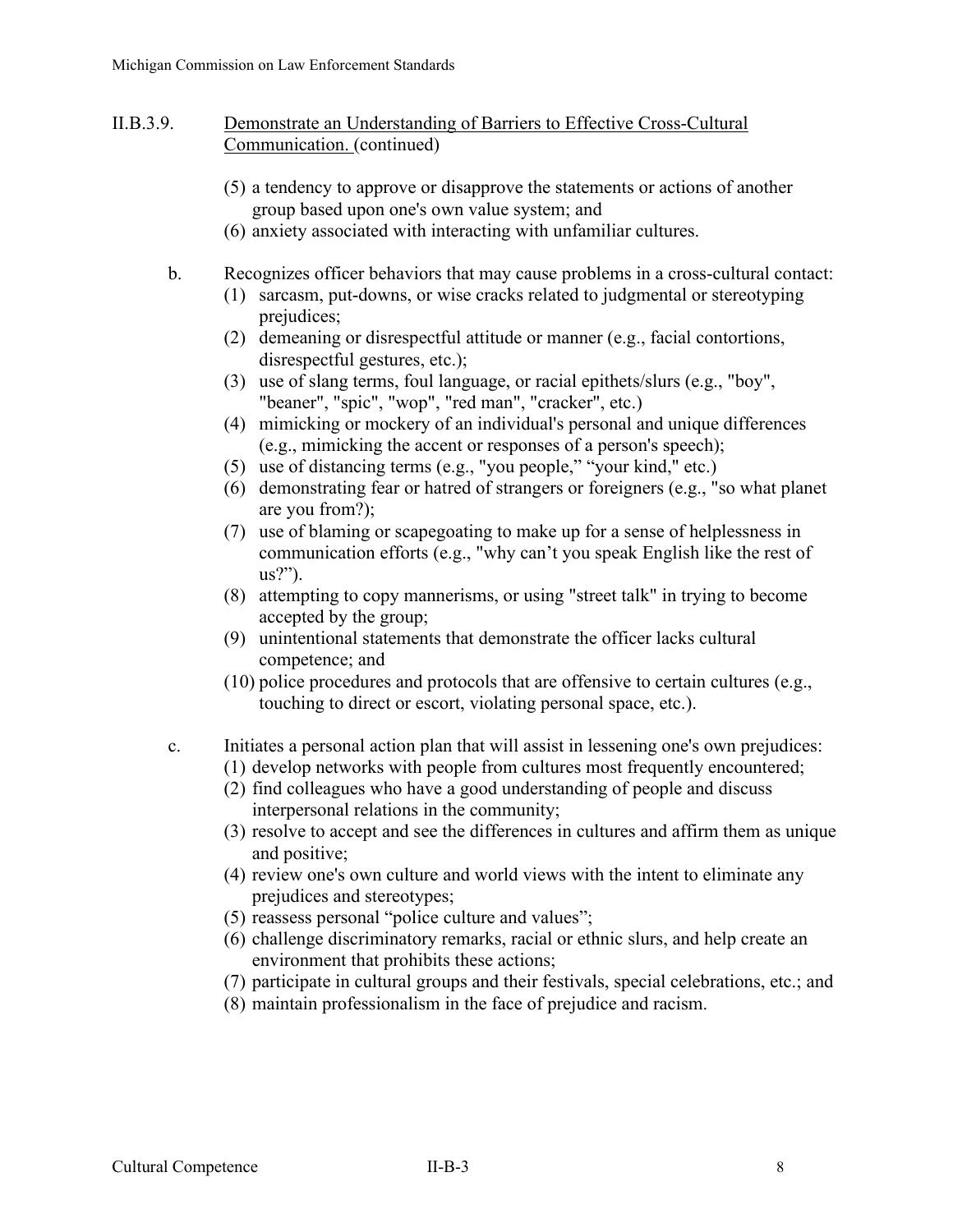- II.B.3.10. Interact with Co-workers and Supervisors, Within the Law Enforcement Organization, in an Unbiased Manner.
	- a. Demonstrates sensitivity regarding differences in socio-economic background, race, gender, sexual orientation, religious affiliation, etc.
	- b. Demonstrates respect for others in language, gestures, and actions.
	- c. Recognizes the subtle forms of prejudicial behavior and discrimination such as:
		- (1) resistance to officers in the minority caused by:
			- (a) unsupported beliefs that minority officers are not as competent; and
			- (b) unfounded fears that minority officers will disturb the cohesiveness of the work group;
		- (2) "tokenism" in the form of employing very small numbers of minority officers to give the appearance of equality which results in:
			- (a) a tendency for the "tokens" to be kept separated and alienated;
			- (b) continual stress of always being on display; and
			- (c) minority group blame, what one minority officer does will reflect on all minority officers; and
		- (3) discrimination in:
			- (a) assignments,
			- (b) information dissemination,
			- (c) assistance to career advancement, and
			- (d) being singled out for discipline.
- II.B.3.11. Demonstrate an Understanding of Cultural Competence.
	- a. Summarizes cultural competence as a set of behaviors, attitudes, and policies that enable officers and agencies to work effectively in cross-cultural situations:
		- (1) officer and agencies acquiring knowledge about individuals and groups of people that make up the policing area; and
		- (2) integrating this knowledge about individuals and groups of people into specific policies, practices, and protocols applied in the performance of law enforcement duties and while interacting with the community.
- II.B.3.12. Demonstrate an Understanding of the Law Regarding Sexual Harassment.
	- a. Recognizes behavior that may constitute sexual harassment as:
		- (1) unwelcome sexual advances,
		- (2) requests for sexual favors, and
		- (3) other verbal or physical conduct of a sexual nature.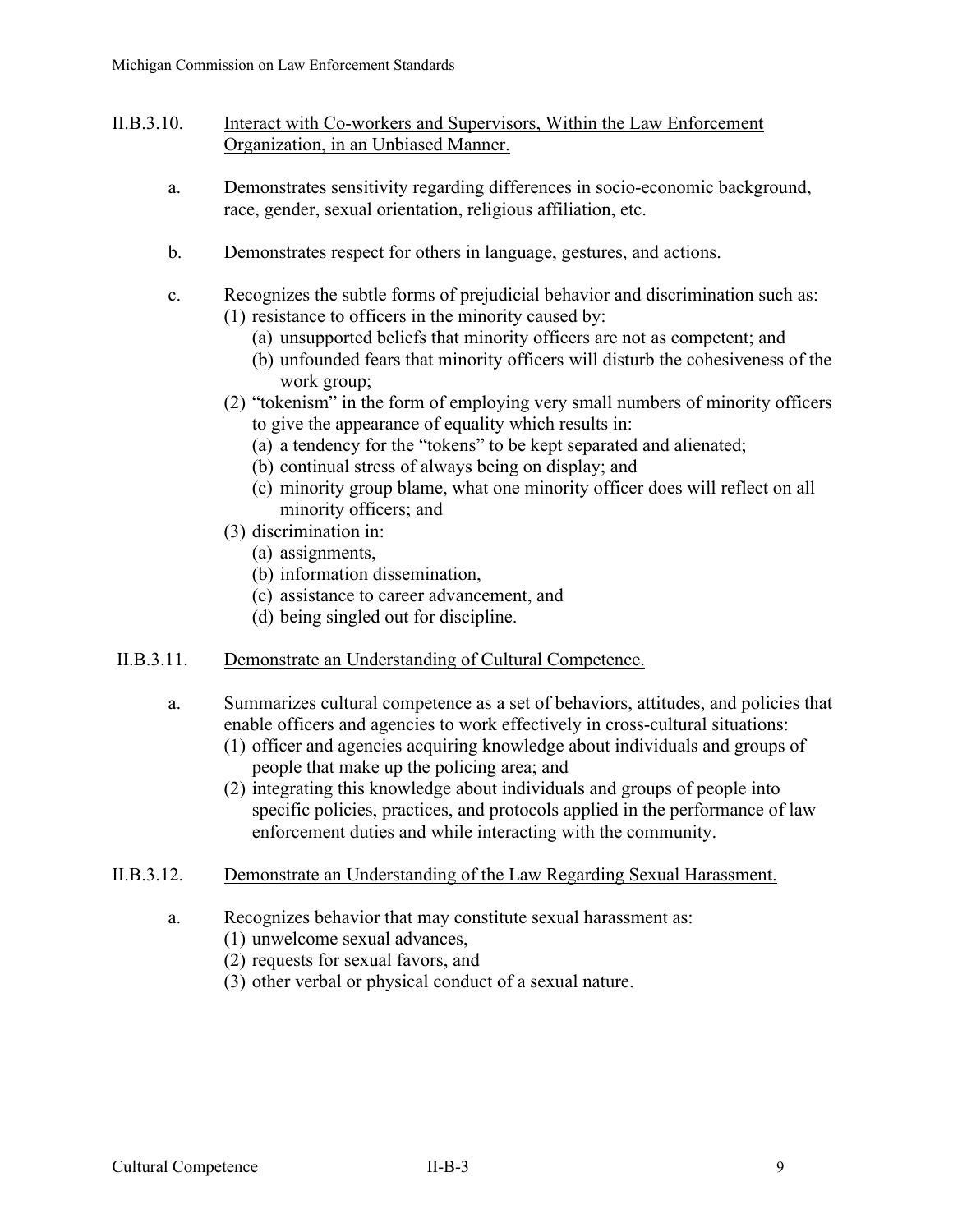- II.B.3.12. Demonstrate an Understanding of the Law regarding Sexual Harassment. (continued)
	- b. Realizes such behavior becomes illegal when:
		- (1) submission to such conduct is made either explicitly or implicitly a term or condition of employment (i.e., Quid Pro Quo);
		- (2) submission or rejection of such conduct by an individual is used as the basis for employment decisions affecting such individual (i.e., Quid Pro Quo); or
		- (3) such conduct has the purpose or effect of unreasonably interfering with an individual's work performance or creating an intimidating, hostile, or offensive working environment.
	- c. Describes the law as applicable to officers in their interaction with the public (e.g., an officer frequents a restaurant and continually makes sexual remarks to a waitress).

## II.B.3.13 Demonstrate an Understanding of the Causes of Sexual Harassment

- a. Recognizes gender issues that contribute to the problem such as:
	- (1) male roles assigned by society (e.g., compete to win at any cost, decision maker, protector/provider);
	- (2) female roles assigned by society (e.g., cooperate to avoid conflict, nurturing and responsibility for emotional care of family, pregnancy, and childcare) and;
	- (3) the extension of these issues into the police culture which results in:
		- (a) changing role expectations,
		- (b) fear that women are competing for jobs traditionally thought of as a man's job,
		- (c) confusion about the boundaries of proper conduct because of the work setting, and
		- (d) inappropriate behavior such as sexual jokes and touching that is meant to show acceptance.
- b. Describes the "power" issues as they relate to sexual harassment as:
	- (1) using one's position to request dates or sex;
	- (2) exclusion from certain work activities;
	- (3) subservient status;
	- (4) insensitive interruptions; and
	- (5) failure to remove harasser from the situation after it is reported.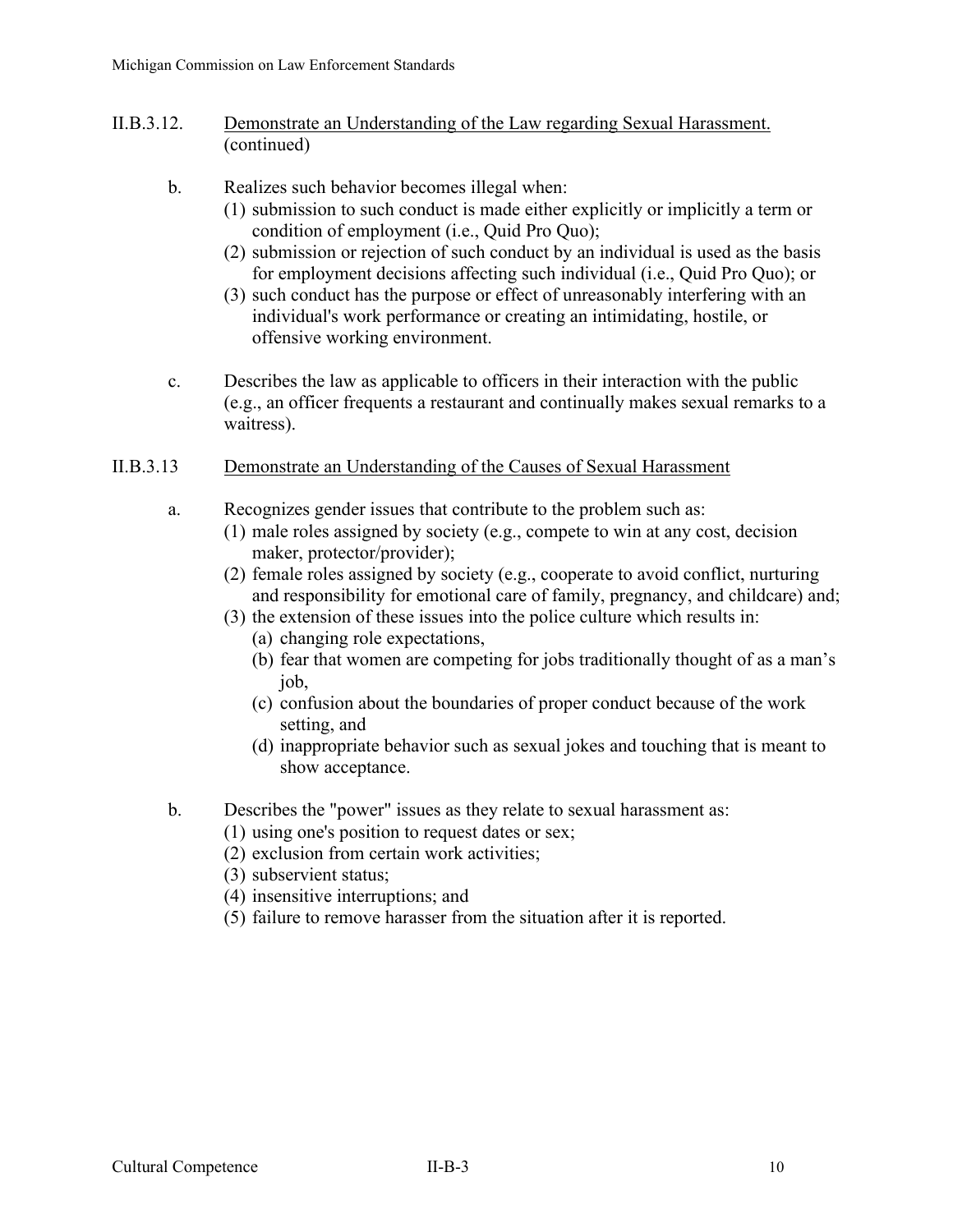- II.B.3.14. Demonstrate an Understanding of the Costs Associated with Sexual Harassment.
	- a. Considers the impact on victims in terms of:
		- (1) emotional pain felt by the victim;
			- (2) psychological stress and physical ailments;
			- (3) low productivity and morale;
			- (4) stigma attached to reporting misconduct; and
			- (5) resignation/termination from the department.
	- b. Describes organizational costs in terms of:
		- (1) depressed work environment (e.g., lack of trust),
		- (2) low productivity,
		- (3) tarnished reputation,
		- (4) job turnover, and
		- (5) monetary awards to victims through civil action.
	- c. Describes the impact on the accused in terms of:
		- (1) psychological stress;
		- (2) low productivity;
		- (3) departmental discipline;
		- (4) personal liability;
		- (5) tarnished reputation; and
		- (6) possible loss of job.

## II.B.3.15. Demonstrate an Understanding of the Responsibility Assumed in Preventing Harassment.

- a. Illustrates the organizations responsibility as:
	- (1) developing policy and procedures which clearly state the organizations posture on discriminating behavior;
	- (2) training all personnel in the recognition of offensive behavior, resolution options, and personal liability associated with such behavior; and
	- (3) investigating all harassment complaints fairly and disciplining wrong doers.
- b. Describes individual complaint resolution options as:
	- (1) personally, addressing the offender;
	- (2) reporting the complaint to a supervisor or designated individual within the organization;
	- (3) contacting the labor representative;
	- (4) seeking the services of a private attorney; and
	- (5) filing a complaint with the EEOC, Michigan Civil Rights Commission, or Circuit Court.
- c. Describes the responsibility for eliminating harassment in the workplace as shared between, management, supervision, line officers and staff.